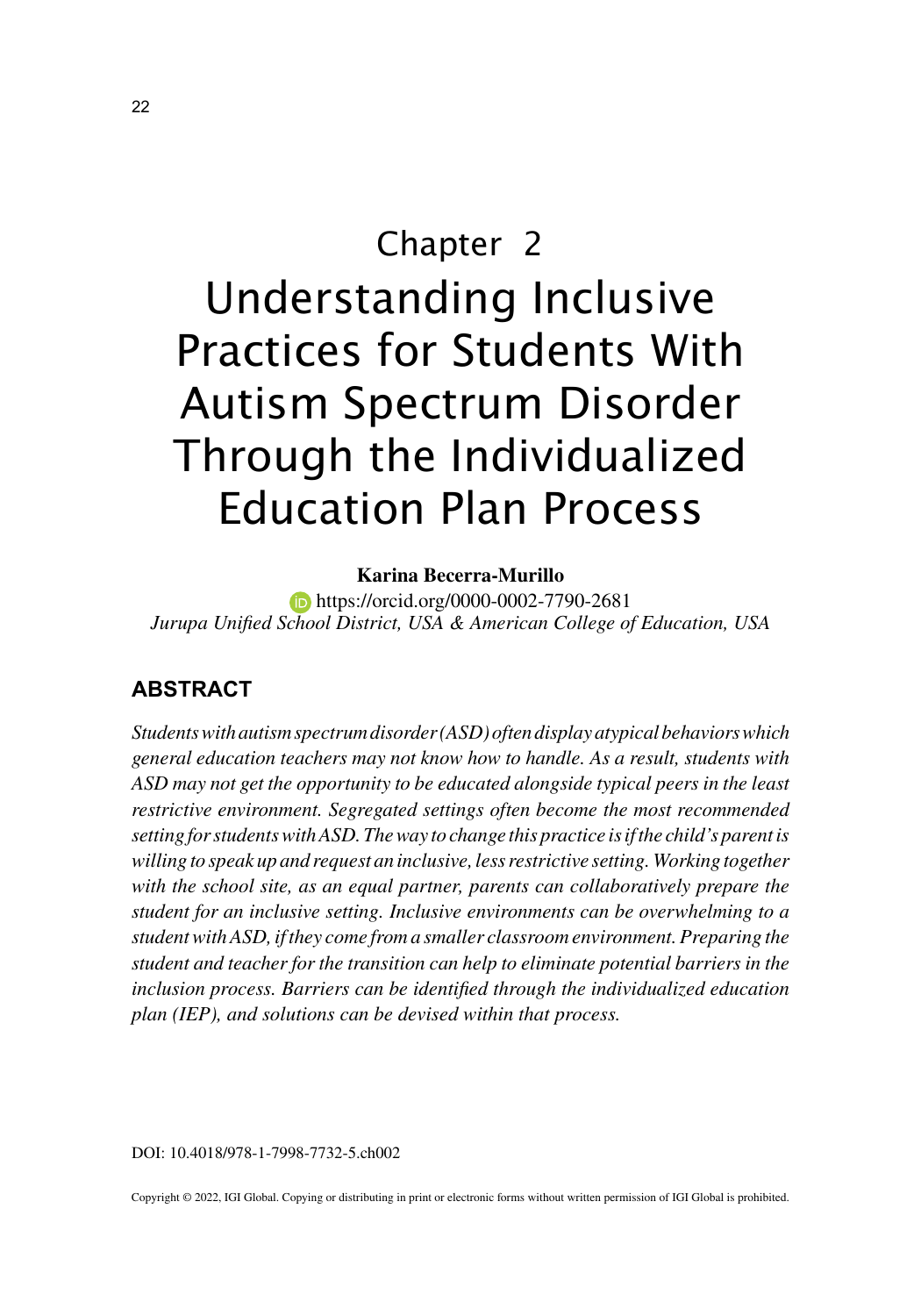## **INTRODUCTION**

The number of children diagnosed with Autism Spectrum Disorder (ASD) is on the rise in the United States and around the world. Based on the latest data, 1 in 59 children have been diagnosed with ASD in the United States (Centers for Disease Control and Prevention, 2018). ASD is a spectrum disorder, and students with ASD may present with different symptoms and require different supports to ensure success in an inclusive educational setting. It is also a neurodevelopmental disorder thought to be caused by a combination of genetic and environmental factors (Alhowikan et al., 2019). Individuals with ASD can display certain characteristics of the disorder that are alike, but the severity of how the individual is impacted will vary (DePape & Lindsay, 2016).

When diagnosed early, children with ASD can often receive early intervention services that will help them work through behavioral challenges and improve social language skills. When students are able to communicate, behavioral outbursts may decrease since they are able to tell a trusted adult what they need (Camarata, 2014). Without verbal skills, children with ASD tend to communicate through touch or yelling, which may be deemed inappropriate in a general education classroom. Supporting children early on and finding a communication method that meets their needs will better prepare them to participate in an inclusive setting (DePape & Lindsay, 2016).

There is a wide range of therapies to support children with ASD. Early intervention can include speech therapy, occupational therapy, or applied behavior analysis. Therapies are intended to teach the child and family lifelong skills that will help them through the educational system. Parent participation in therapies is crucial for the acquired skills to be carried over into the home setting (Jones et al., 2019). Parents working with agencies that provide support for their child will significantly increase the child's progress (Shea & Derry, 2019). Parent participation in therapies provides them the opportunity to learn from trained professionals on how to best meet their child's unique needs.

## **BACKGROUND**

The Individuals with Disabilities Education Improvement Act (IDEIA, 2004) states that all students with disabilities must be educated in the least restrictive environment (LRE). The LRE for each student will depend on their individual needs, but the goal is to get all students with disabilities as close as possible to the general education environment with supplementary aids and supports. Supplementary aids and services must be unique and tailored to meet the child's individual needs (Kurth et al., 2019). They can include the support of a paraprofessional for one-on-one support or the use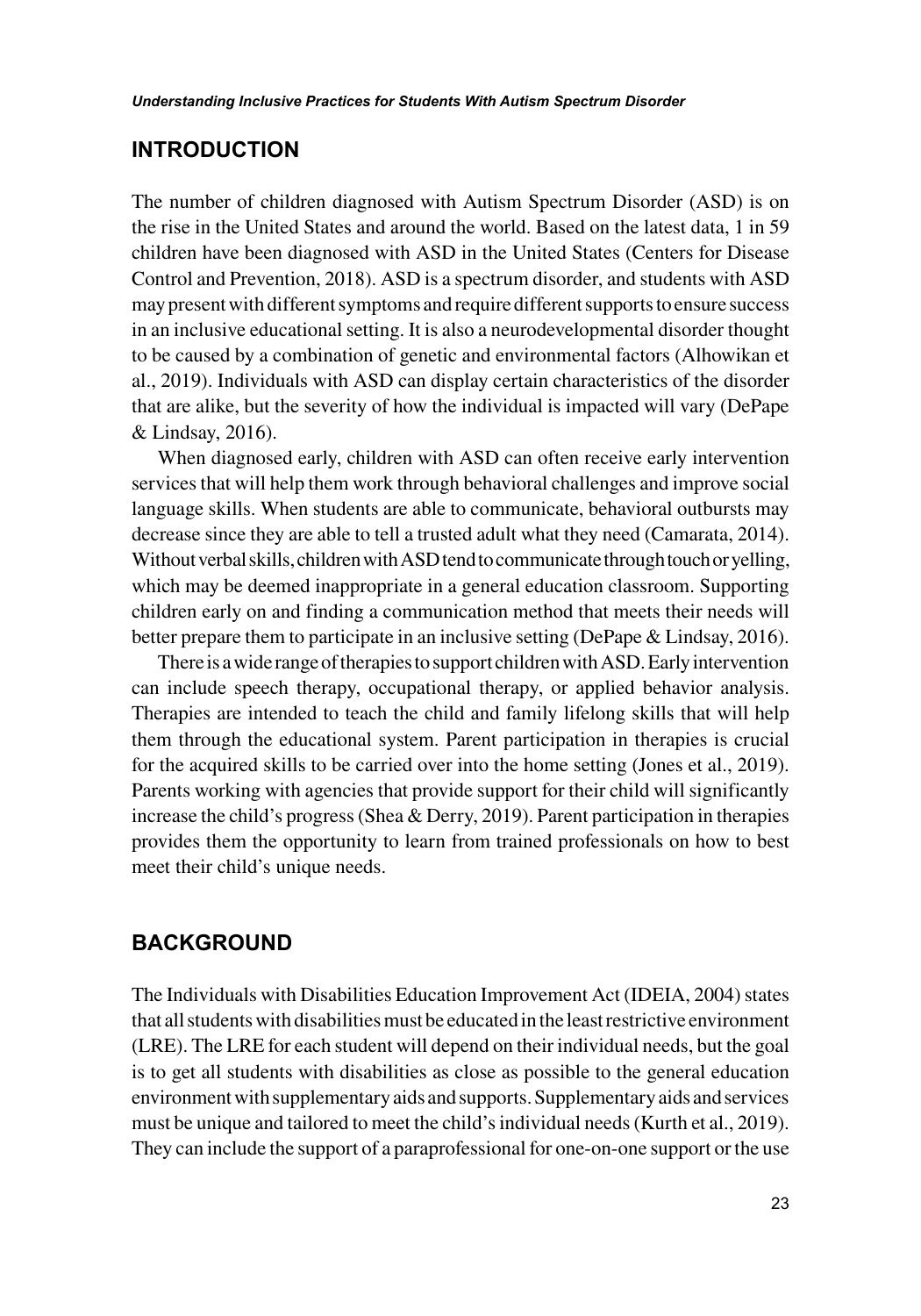18 more pages are available in the full version of this document, which may be purchased using the "Add to Cart" button on the publisher's webpage: [www.igi](http://www.igi-global.com/chapter/understanding-inclusive-practices-for-students-with-autism-spectrum-disorder-through-the-individualized-education-plan-process/294637)[global.com/chapter/understanding-inclusive-practices-for](http://www.igi-global.com/chapter/understanding-inclusive-practices-for-students-with-autism-spectrum-disorder-through-the-individualized-education-plan-process/294637)[students-with-autism-spectrum-disorder-through-the](http://www.igi-global.com/chapter/understanding-inclusive-practices-for-students-with-autism-spectrum-disorder-through-the-individualized-education-plan-process/294637)[individualized-education-plan-process/294637](http://www.igi-global.com/chapter/understanding-inclusive-practices-for-students-with-autism-spectrum-disorder-through-the-individualized-education-plan-process/294637)

# Related Content

#### Visual Logic Maps (vLms)

 (2018). Advanced Concept Maps in STEM Education: Emerging Research and Opportunities (pp. 108-149). [www.irma-international.org/chapter/visual-logic-maps-vlms/182928](http://www.irma-international.org/chapter/visual-logic-maps-vlms/182928)

## Documenting Student Representation of Indigenous HIV/AIDS Information and Integration Into the School Curriculum

Denis Sekiwu and Nina Olivia Rugambwa (2021). International Journal of Curriculum Development and Learning Measurement (pp. 11-28).

[www.irma-international.org/article/documenting-student-representation-of-indigenous-hivaids](http://www.irma-international.org/article/documenting-student-representation-of-indigenous-hivaids-information-and-integration-into-the-school-curriculum/269745)[information-and-integration-into-the-school-curriculum/269745](http://www.irma-international.org/article/documenting-student-representation-of-indigenous-hivaids-information-and-integration-into-the-school-curriculum/269745)

## Enhancing Adaptive Learning and Assessment in Virtual Learning Environments with Educational Games

Ángel del Blanco, Javier Torrente, Pablo Moreno-Ger and Baltasar Fernández-Manjón (2014). K-12 Education: Concepts, Methodologies, Tools, and Applications (pp. 578-597).

[www.irma-international.org/chapter/enhancing-adaptive-learning-and-assessment-in-virtual](http://www.irma-international.org/chapter/enhancing-adaptive-learning-and-assessment-in-virtual-learning-environments-with-educational-games/88173)[learning-environments-with-educational-games/88173](http://www.irma-international.org/chapter/enhancing-adaptive-learning-and-assessment-in-virtual-learning-environments-with-educational-games/88173)

### Dental Health Curriculum for Pre-Schoolers With Robot Application Intervention

Carol Boon Peng Loy-Ee and Patricia Mui Hoon Ng (2021). International Journal of Curriculum Development and Learning Measurement (pp. 43-54).

[www.irma-international.org/article/dental-health-curriculum-for-pre-schoolers-with-robot](http://www.irma-international.org/article/dental-health-curriculum-for-pre-schoolers-with-robot-application-intervention/269747)[application-intervention/269747](http://www.irma-international.org/article/dental-health-curriculum-for-pre-schoolers-with-robot-application-intervention/269747)